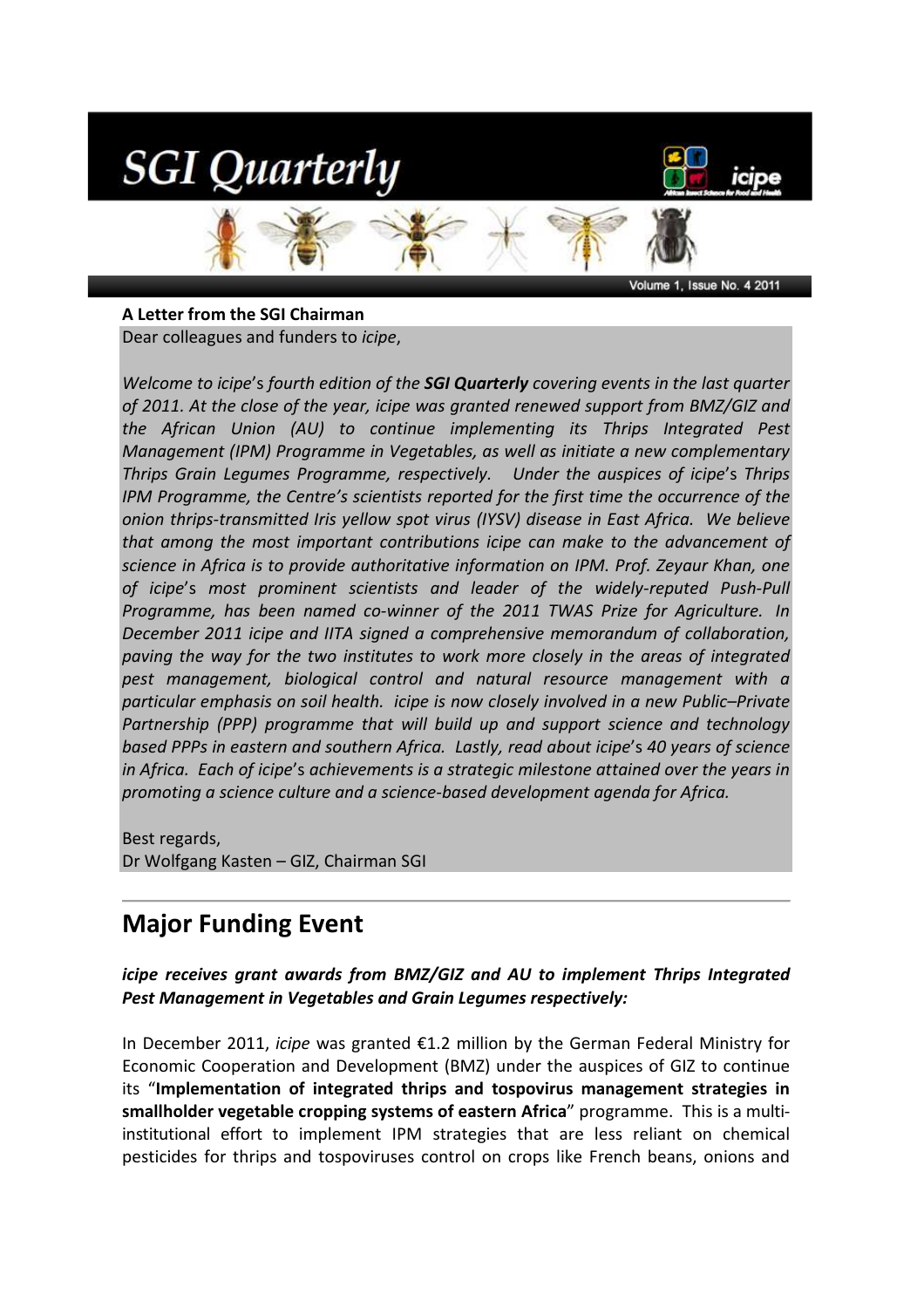tomatoes in Kenya, Uganda and Tanzania, bringing together the collective expertise of world-class specialists from AVRDC (Taiwan), Leibniz University of Hannover (Germany), Martin-Luther University (Halle, Germany), Plant Research International (The Netherlands), Washington State University (USA) and *icipe*.

The additional African Union (AU) research grant will support the "**Validation and dissemination of bio-intensive eco-friendly management strategies for thrips – a critical constraint to cowpea production in Africa**". The aim is to reduce crop damage due to thrips in target smallholder grain legume production systems in Kenya and Uganda through eco-friendly integrated thrips management strategies and capacity building among national agricultural research and extension system partners. *icipe,* in partnership with Kenya Agricultural Research Institute (KARI), Makerere University (Uganda), Horticultural Research and Training Institute (HORTI) (Tengeru, Tanzania), Plant Research International (The Netherlands) and Plant & Food Research (New Zealand) will validate and implement ecologically sustainable thrips management strategies that are less reliant on synthetic pesticides on grain legumes like beans, cowpea and dolichos. The two projects will officially be launched at the *icipe* Headquarters in March 2012.



*icipe field experiments in KARI, Thika to evaluate effect of intercropping on French beans* 

## **Recognition**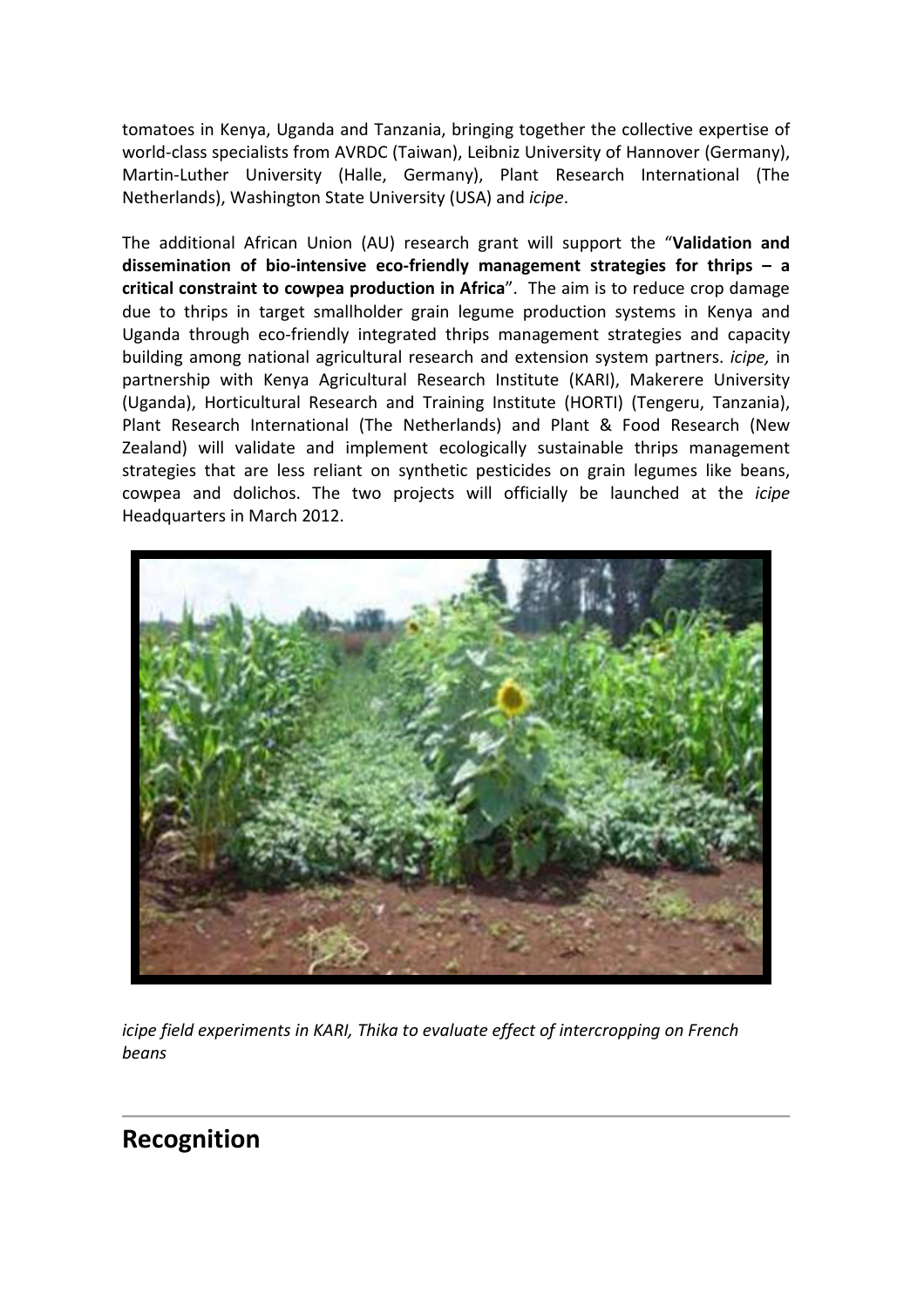### *Prof. Zeyaur Khan was announced a co-winner of the 2011 TWAS Prize for Agriculture, for his leadership of the Push-Pull Programme:*

Prof. Zeyaur Khan, the leader of *icipe*'s widely reputed Push-Pull Programme, was named co-winner of the 2011 TWAS Prize for Agriculture (http://twas.ictp.it/news-inhome-page/news/twas-announces-2011-prize-winners?searchterm=Khan). With this prize TWAS, The Academy of Sciences for the Developing World, honours individual scientists in developing countries for their outstanding contribution to the advancement of science. The TWAS Prize adds to Prof. Khan's growing list of accolades for his work as the leader of the Push-Pull Programme (http://www.push-pull.net). TWAS recognises Prof. Khan for his discovery and wide-scale implementation of the push-pull technology, a pro-poor scientific innovation for enhancing food security and environmental sustainability in Africa. Push-pull is now practised by more than 50,000 farmers in eastern Africa and was developed by Prof. Khan at *icipe* in collaboration with Rothamsted Research (UK), the Kenya Agricultural Research Institute (KARI) and various national partners in Africa. The Gatsby Charitable Foundation (UK) and the Kilimo Trust (East Africa) provided the initial funding. To date major supporters of push-pull include the European Union (EU), Biovision Foundation (Switzerland) and the McKnight Foundation (USA).



*Prof. Zeyaur Khan and Mr Remjus Asewe Bwana, a push-pull farmer in Kisumu West District observing stemborers trapped in the Napier grass border crop. In the background, a flourishing maize and desmodium intercrop is seen. Prof. Khan has been announced a co-winner of the 2011 TWAS Prize for Agriculture, based on his leadership of the Push-Pull Programme*

# **Important New Partnership**

*icipe and IITA sign MoC with a particular emphasis on soil health:*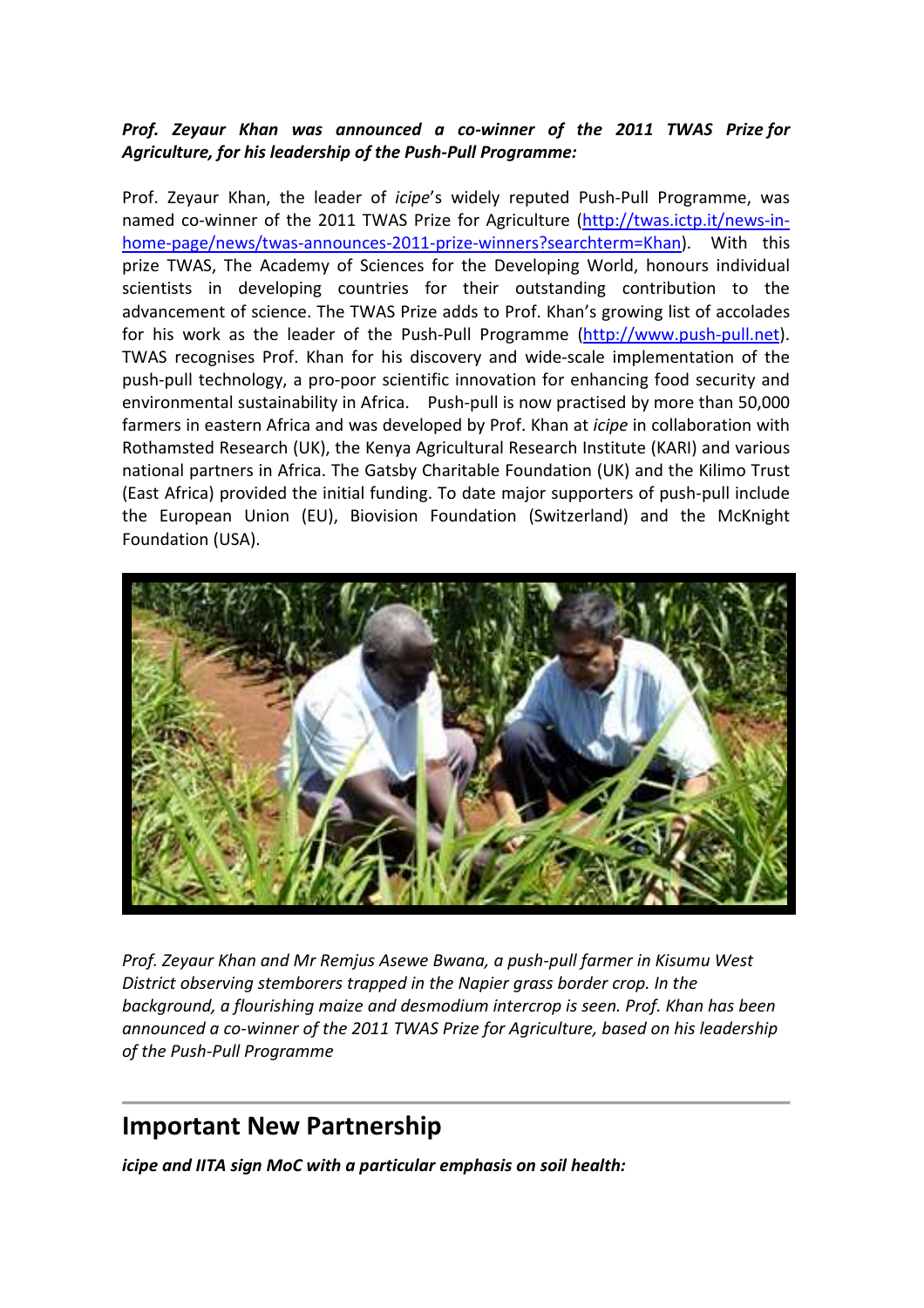*icipe* and the International Institute of Tropical Agriculture (IITA) signed a memorandum of collaboration (MoC) late last year at *icipe*'s Duduville Campus in Nairobi. In an event attended by the new Director General of IITA Dr Nteranya Sanginga, *icipe* and IITA agreed to work together in the areas of IPM, biological control, and natural resource management with a particular emphasis on soil health. This research partnership paves way for a considerably strengthened research and development agenda between these two leading R&D centres in Africa (http://www.icipe.org/news/556-important-new-partnership.html).



*Prof. Christian Borgemeister (L) and Dr Nteranya Sanginga (R) after signing the partnership agreement* 

## **Major Institutional Event**

*icipe celebrates its 40th birthday as the African Academy of Sciences (AAS) marks its 25th birthday. Both organisations were founded/co-founded by the late Prof. Thomas Risley Odhiambo, respectively:* 

November 2011 marked a very special month for *icipe* as we commemorated the 40<sup>th</sup> anniversary of the founding of *icipe* by the late Prof. Thomas Risley Odhiambo, not only the Centre's  $1<sup>st</sup>$  Director but also one of Africa's leading scientists in the 20<sup>th</sup> century (http://www.icipe.org/news/443-40-years-of-icipe.html). TRO, as he was often referred to, steered *icipe* for more than two decades and left a lasting imprint on the Centre,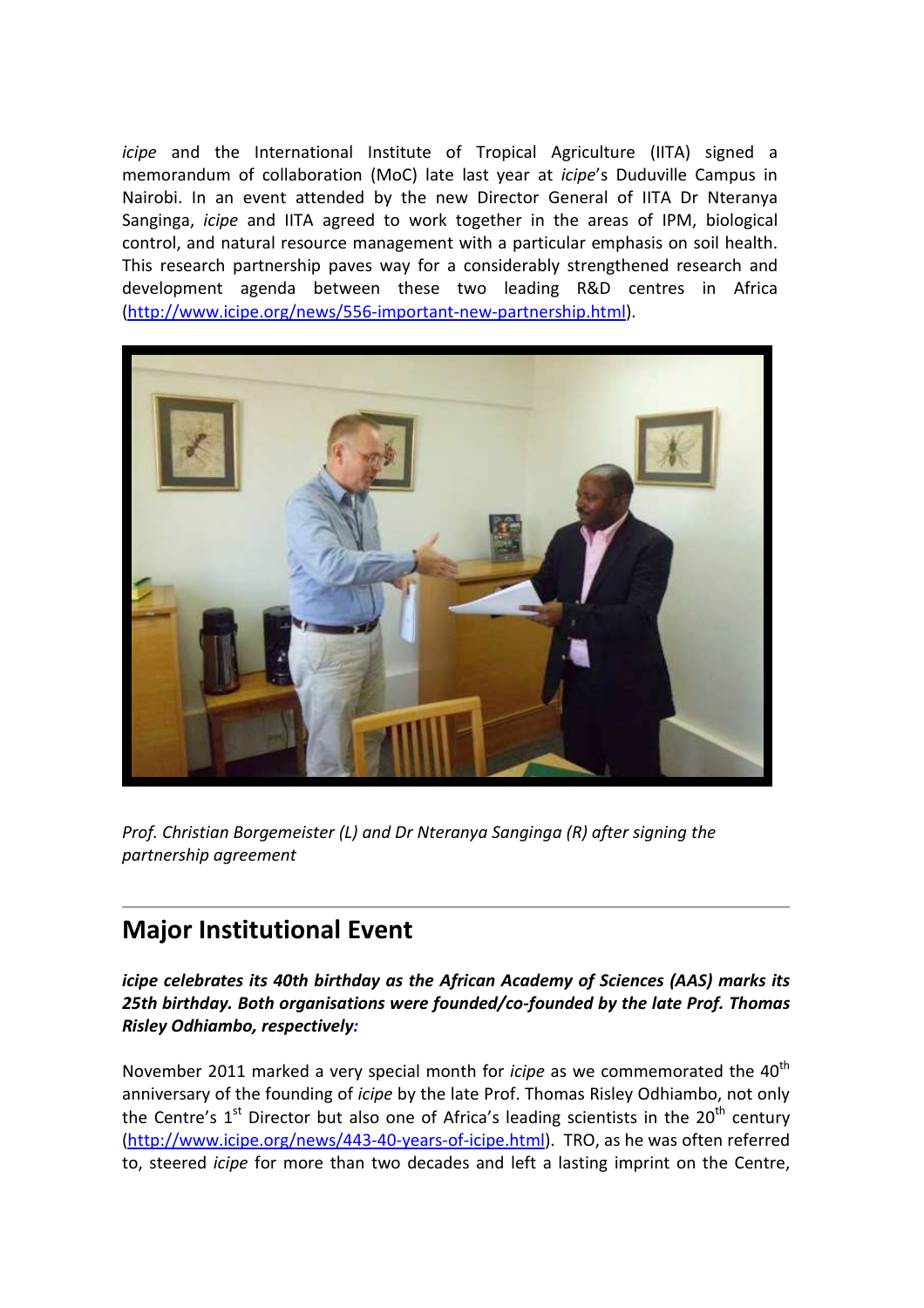among others, by establishing the African Regional Postgraduate Programme in Insect Science (ARPPIS), an invisible college at *icipe* that trains PhD and MSc scholars from all over Africa (http://arppis.icipe.org/). The main event of the 40<sup>th</sup> anniversary celebrations was the *icipe* Science Day on the 16<sup>th</sup> of November, which was attended by more than 400 guests from Kenya and beyond (slide show http://www.icipe.org/news/505-40-years-of-icipe-photo-gallery.html). On this day the Centre's staff showcased *icipe*'s ongoing R&D programmes, ranging from the various IPM projects, to commercial insects, climate change research, integrated vector management of important disease vectors, etc. In addition, *icipe,* in partnership with Postal Corporation of Kenya, unveiled stamps in commemoration of the  $40<sup>th</sup>$ anniversary. Similarly, AAS, on its 25<sup>th</sup> Anniversary paid homage to TRO, one of its founding fathers. Among the hallmarks of the celebrations was the jointly convened AAS–*icipe*–TWAS-ROSSA Conference on "*Climate Change and Food Security: The Road for Africa*" (http://www.aasciences.org/new/index.php). To conclude, *icipe* also hosted the 19<sup>th</sup> biennial conference of the African Association of Insect Scientists (AAIS) at its HQs in Nairobi (http://aaisconference.icipe.org/).



*Hon. Alfred Khangati and Mr Eliud Lell after unveiling the stamps* 

## **Important Research Finding**

*icipe reports for the first time in East Africa, occurrence of Iris yellow spot virus (IYSV) transmitted by onion thrips:*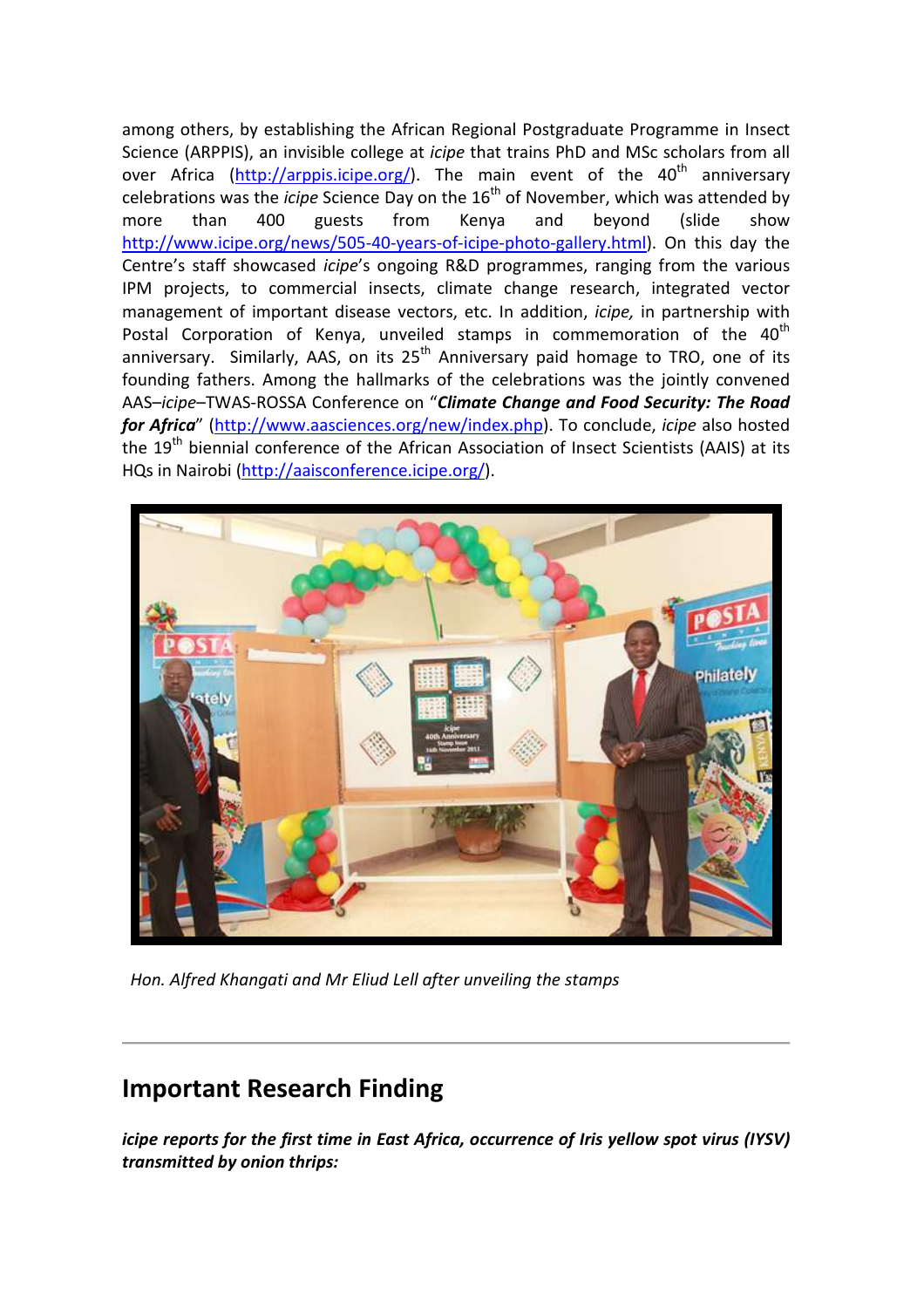The horticulture sub-sector in East Africa contributes around US\$ 1 billion annually to the value of exports. Smallholders produce more than 80% of the vegetables grown. Invasive thrips species seriously constrain production of vegetables. Apart from the direct damage they cause, they also vector virus diseases such as *Iris yellow spot virus* (IYSV) and *Tomato spotted wilt virus* (TSWV). *icipe* scientists have recently reported the first occurrence of onion thrips-transmitted IYSV in East Africa in *Plant Disease*, a journal published by the American Phytopathological Society (http://apsjournals.apsnet.org/doi/abs/10.1094/PDIS-01-11-0057). IYSV was found to inflict up to 75% leaf drying in onion and was prevalent in all onion growing regions of Kenya, Uganda and Tanzania. *icipe*'s Thrips IPM programme has built capacity to identify thrips and monitor tospoviruses for over 20 plant quarantine inspectors.



*IYSV-ravaged onion field* 

## **Private Sector –** *icipe* **Involvement**

### *icipe hosts the inaugural GIZ Public–Private Partnerships (PPP) Workshop:*

Following discussions between the Deutsche Gesellschaft für Internationale Zusammenarbeit (GIZ) and scientists from *icipe*, the World Agroforestry Centre (ICRAF), and the International Livestock Research Institute (ILRI) on the possibility of sharing some of GIZ's Public–Private Partnership (PPP) experiences with partners in Africa, a two-day PPP-Unit Assessment Workshop was organised, coordinated and hosted by GIZ and *icipe,* and co-hosted by ILRI and ICRAF. Participants were drawn from more than 20 research and private agribusiness institutions from Kenya, Ethiopia and Tanzania. At the end of the meeting participants agreed on the need to create a PPP-Africa facility that